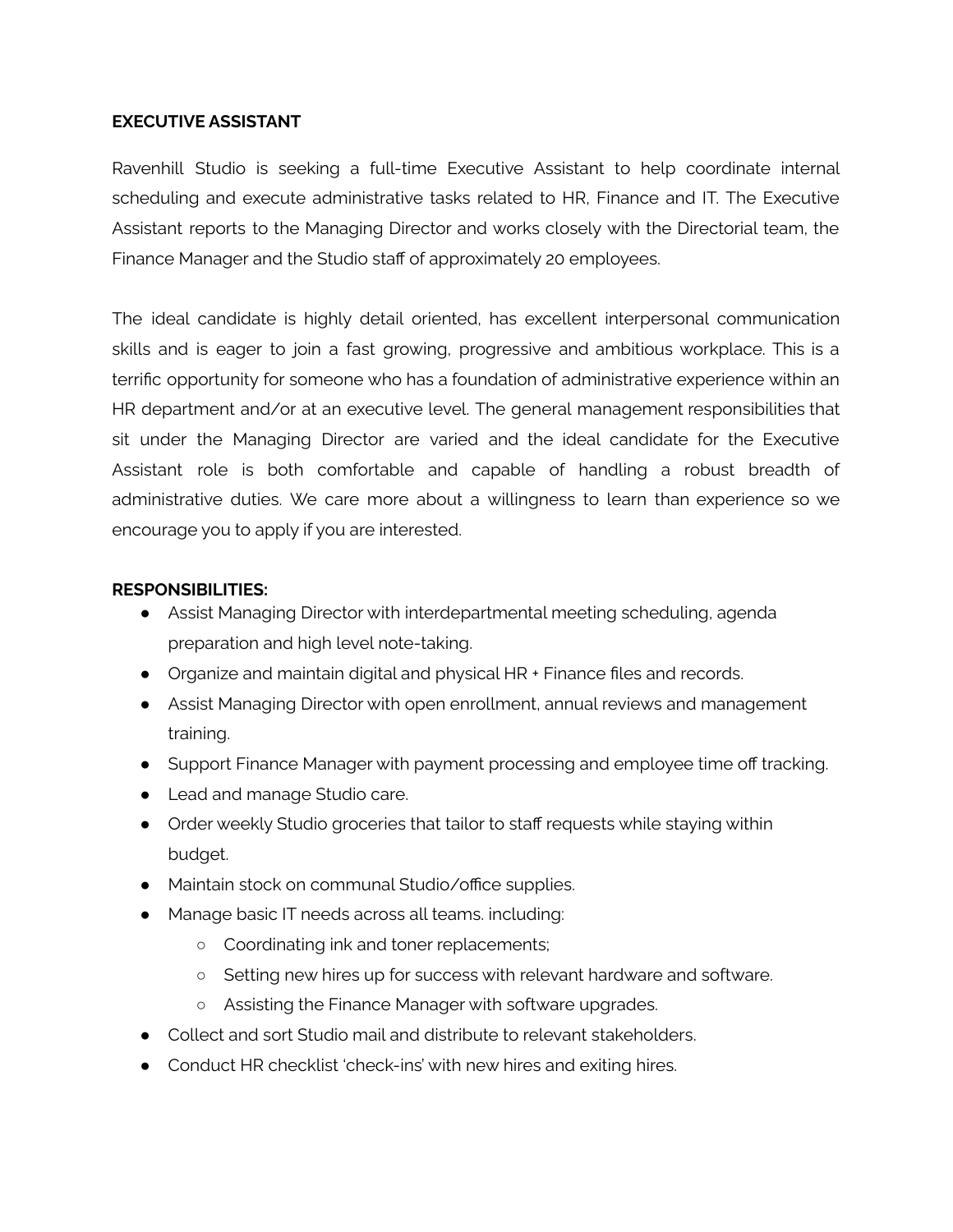● Support the leadership team in organizing quarterly All-Staff activities and annual Studio retreats.

## **REQUIREMENTS:**

- Bachelor's degree
- Excellent verbal and written communication skills
- Superb organizational skills
- Experience with Gusto, Slack, Google Workspace and Quickbooks Online
- Familiarity with budgets
- Familiarity with HR and Finance processes
- Systems thinker and team player
- Highly empathetic and emotionally intelligent
- Enjoys engaging with people and curious to learn the different functions of the business
- Results driven and takes pride in accuracy and timeliness
- Experience in a manufacturing environment a plus

If this sounds like you, please send your application to [careers@r](mailto:careers@brendanravenhill.com)avenhillstudio.com. Due to the large number of submissions, we may not respond to all inquiries. If this is your dream position then impress us with a great cover letter, full of character and devoid of typos.

# **In your cover letter please explain why you want to join Ravenhill Studio and share a professional challenge that you overcame and the lesson you learned from the experience.**

In addition to the cover letter, please provide the following:

- Resume
- Two professional references
- Date you can start
- Compensation requirements

## **BENEFITS:**

- Medical, dental, vision and life insurance
- Paid time off and winter holiday break
- Profit Sharing Program